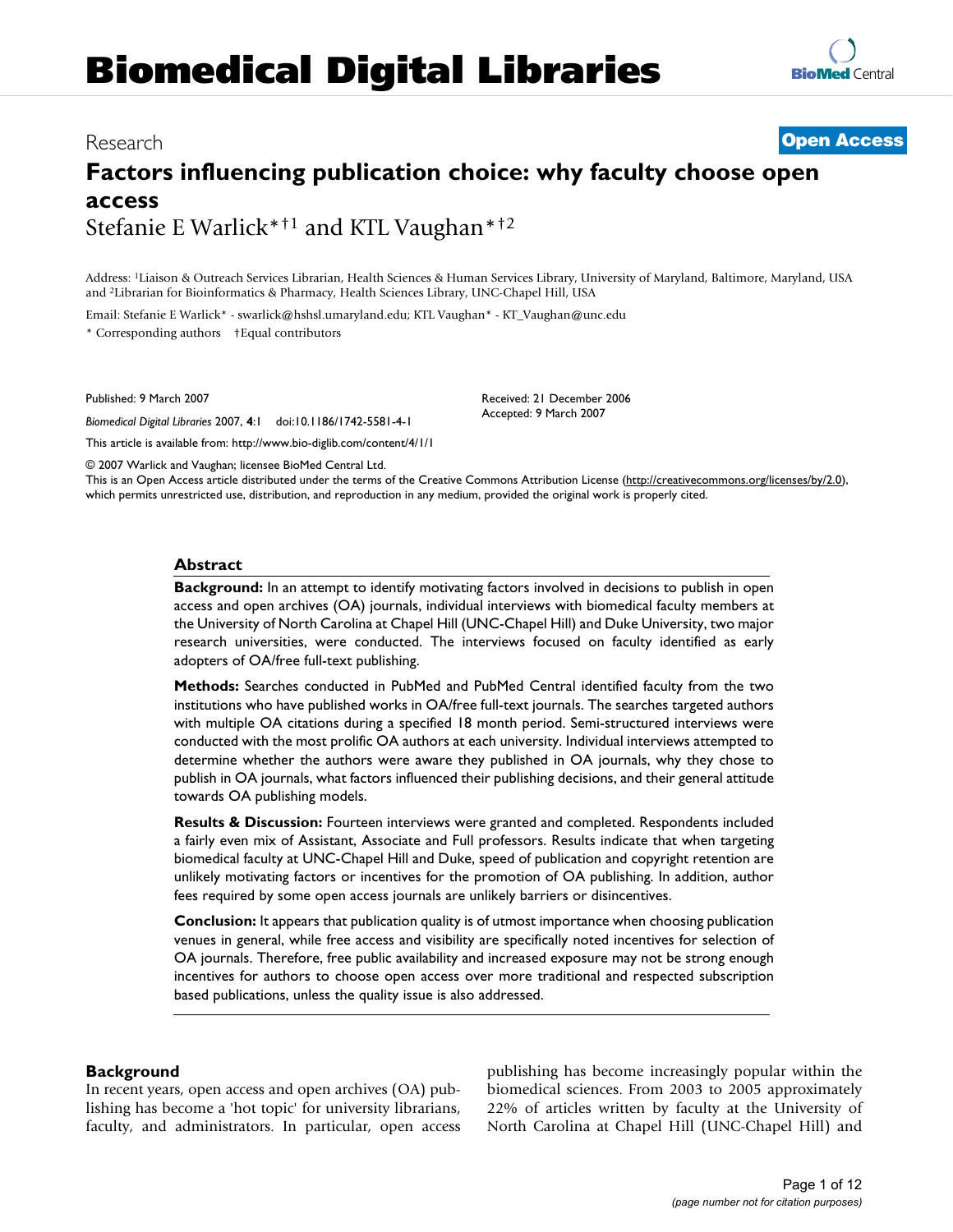indexed in PubMed MEDLINE were published in "free full text" journals.

There is disagreement as to what constitutes an "open access" journal. The most liberal definitions allow for free full text access, possibly after a relatively brief embargo period. Other definitions require immediate free publication. The most stringent definitions require both immediate free publication and copyright retention by the author(s). For example, the Budapest Open Access Initiative (BOAI) [1] defines open access as:

"Free availability on the public internet, permitting any users to read, download, copy, distribute, print, search, or link to the full texts of these articles...without financial, legal, or technical barriers other than those inseparable from gaining access to the internet itself. The only constraint on reproduction and distribution, and the only role for copyright in this domain, should be to give authors control over the integrity of their work and the right to be properly acknowledged and cited."

Regardless of definition, it is clear that open access publishing is in stark contrast to the traditional publishing model in two possible ways.

1) Access to articles published within these journals is free of charge to the public readership.

2) Copyright restrictions on authors may be removed, and authors retain rights rather than automatically transferring them to publishers.

Although the benefit OA publications provide to the world of scholarly communication in terms of accessibility and information dissemination may be obvious to proponents, barriers such as "significant reservations about quality and preservation" have left many authors unconvinced [2]. In order to encourage publication in open access journals and diffuse "concerns or objections" pertaining to the peer-review quality of OA publications, initiatives such as the Public Library of Science (PLoS) [3] and BioMed Central (BMC) [4] have been launched in recent years [5]. In addition to larger scale initiatives such as PLoS, many universities have created programs which provide guidance and support to authors exploring publication in open access journals. For instance, the North Carolina State University Libraries Scholarly Communication Center [6] "provides workshops and presentations on copyright, fair use, and other scholarly communication topics," as well as individual consulting for faculty. Furthermore, recent research comparing the impact of open access citations against those published in traditional journals has been conducted in order to identify any significant differences. Multiple studies have reported that While extensive literature can be found focusing on the impact of open access publishing from the point of view of libraries and publishers (often focusing on financial factors), until recently there was little that studied the authors who have chosen to publish their works in these publications [10]. Identifying factors involved in author decisions to publish in open access journals helps illuminate issues that may encourage or discourage author support of open access publishing models. Further understanding of these issues can assist the efforts to improve author perceptions of and confidence in open access publications.

#### *Literature Review*

In addition to discussions about how to define open access, much of the literature about OA publishing focuses on the relative importance of specific issues such as impact factor, publication speed, and author fees [11]. Increasingly the body of research focused on author attitudes towards these issues is expanding. Some have argued that actively publishing researchers are at the heart of the open access movement and it is important to "consider the wants and needs of authors" [12].

Fueling the recent shift in focus to author publishing behaviors and attitudes are several large scale studies which report on the experience and opinions of authors and open access publishing [2,13]. Findings suggest that although deliberate open access publishing continues as a minority activity amongst publishing authors, there has been a fairly significant rise in non-OA author awareness of open access and related issues [2]. Of particular interest are the issues reported as most meaningful and significant to authors when making decisions on where to publish their work.

In an extensive 2004 survey [5] comparing the experience of approximately 100 OA authors and the same number of non-OA authors, Swan and Brown presented findings on reasons authors choose open access venues for publication. Free access (92%), speed (87%), and wide-audience (71%) were reported as most important. More recently Rowlands, Nicolas, and Huntingdon, found prestige of the publication based on reputation or impact factor, as well as type of research and speed, to be essential in the decision making process for all authors [2].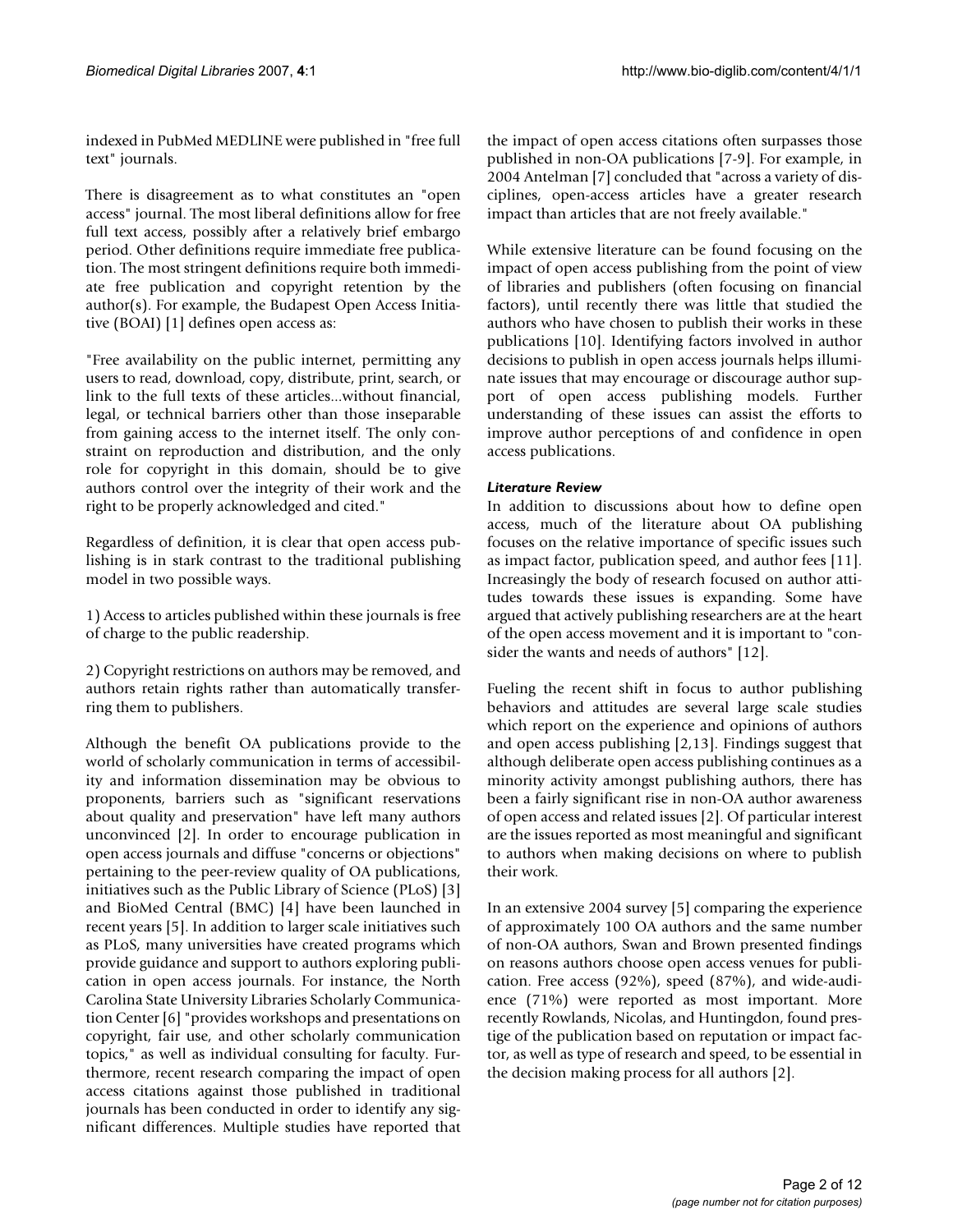#### *Free Access*

Free access for readers undoubtedly serves as an enticing point in the promotion of open access publications. In a 2004 study, three-quarters of the surveyed authors reported free access as the "strongest characteristic associated with open access journals" [10]. Similarly, in 2004 it was found that 90% of the authors surveyed acknowledged having chosen to publish in open access journals on the basis of free access [13].

Individual proponents of the open access movement have argued that open access grants accessibility to institutions and individuals with limited resources, as well as encourages the sharing of original research on an international level [14,15]. Lawrence Lessig, a vocal proponent of the open access movement, argues that the real objective of open access is not to undermine traditional publishers, but rather aid in the distribution of a work "as widely as possible around the world" [16].

### *Publication Quality*

Open access publications continue to face criticism regarding quality and prestige when compared to more traditional and established journals [10,12]. Author perception of publication quality appears to be based on various factors including the peer review process and the reported impact factor of a journal.

The JISC/OSI report found that while many non-OA and OA authors are aware of the perception that the peerreview quality of open access is lower, the OA author responses supported previous reports that the peer review process within open access journals has been quite similar to that of traditional publications [5]. In addition, it seems that most authors continue to stress the importance of retaining peer review in order to maintain the quality of all publications [10].

The impact of individual publications has and continues to be a heavily relied upon indicator of journal quality. Whether based on a perception of or on the official Impact Factor, it is important to many authors and often attributed to career success to publish in high impact journals [13]. As with perceived peer-review quality, impact factor has been cited as a disincentive in regards to open access publishing [13]. Individual impact or the quantity of citations per individual work is also of interest to authors. However, recent studies have shown that articles in open access journals may have increased visibility and in turn a higher rate of citation compared to non-OA peer articles [7,17,13].

# *Speed*

The amount of time between acceptance of an article and its publication is often listed as important in the consideration process. This is particularly true for those in more competitive research areas such as the sciences [18]. OA authors have reported that in their experience, open access publications are "faster" compared to traditional publications [13].

# *Cost*

One controversial outcome of the open access movement has been a heavy reliance on an author pays model. Within this business model, authors are charged per accepted publication in order to subsidize journal costs traditionally supported by subscription fees. Evidence has shown that many authors are in opposition to these fees and have reported that they are not prepared to pay for open access publishing [10]. Some have vocalized concern for the ability of authors to cover these costs, while others argue that it is a matter of author willingness to reallocate research funds [19,20]. Nicholas & Rowlands note that the author pays model may be misinterpreted by some who are not aware that most funding sources will cover publication costs such as page charges and author fees [10].

The significance of author fees as a discouraging factor may be influenced by complex factors including the author's field, tenure, and availability of external funding such as grants. In a comment based on recent reports on the effects of open access publishing, a UNC-Chapel Hill tenured faculty member in the biological sciences observed that "for the price of a set of old-fashioned reprints, an author can make an article open access, be virtually assured of a larger readership, and have a high probability of increased citations levels" [20].

# *Copyright*

At the 2005 UNC-Chapel Hill Scholarly Communications Convocation [21], the director of the UNC-Chapel Hill Law Library, Laura Gassaway, argued that benefits of faculty copyright retention extend to "individual authors, other faculty, the institution and the research community" [22].

While explicitly required in the BOAI [1] definition of open access, copyright retention does not consistently appear as a motivating factor for OA publishing. In a 1999 survey of authors, Swan reported that although more individuals were interested in retaining the copyright on their works, this feeling was less prevalent in the sciences than the arts [18]. Another more recent survey showed that in general authors do not value the opportunity to retain copyright or request reproduction permission from publishers [2].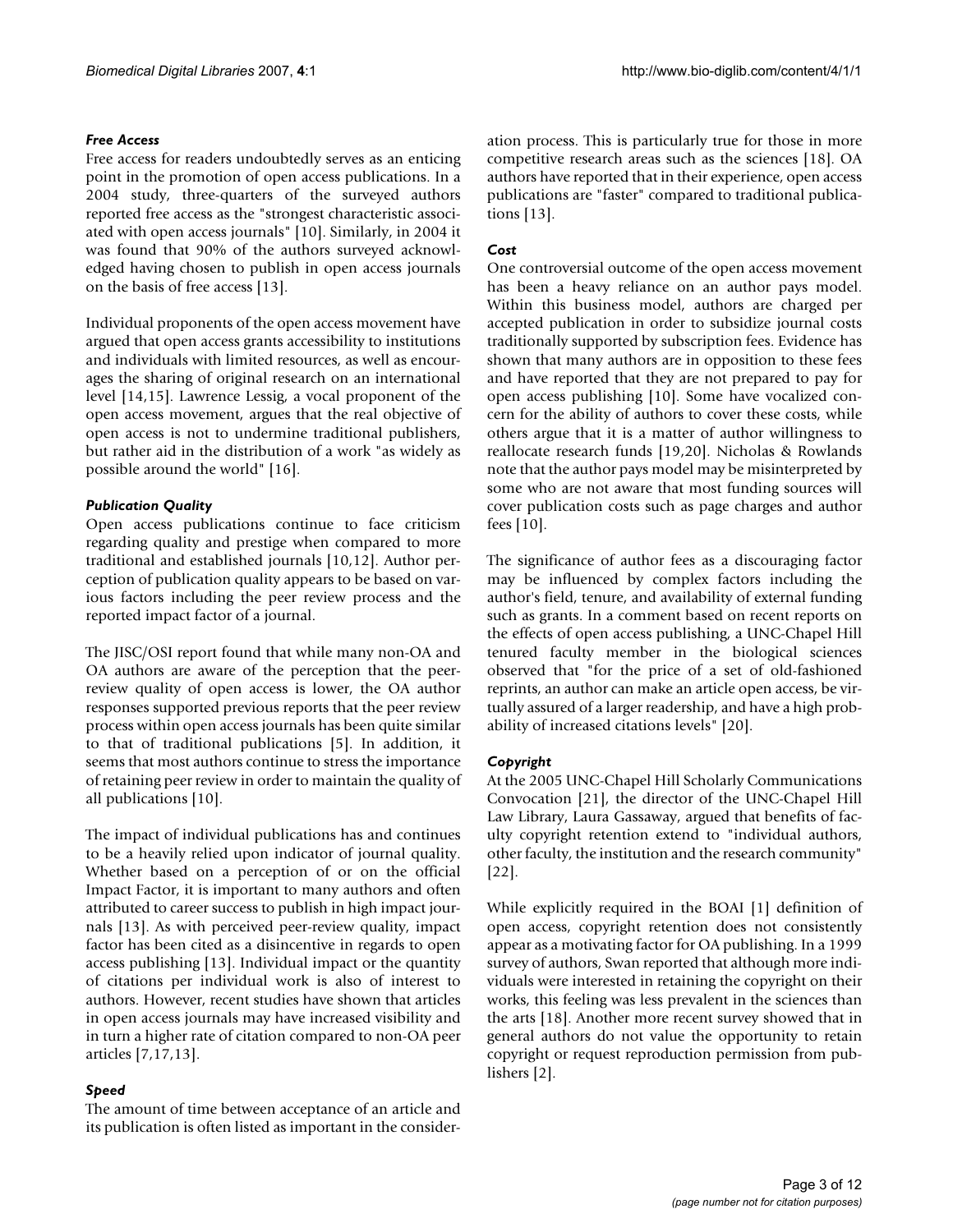#### **Methods**

This exploratory research study consisted of individually conducted semi-structured interviews with biomedical faculty at Duke University and UNC-Chapel Hill, two large research institutions. The seventeen interview questions used stemmed from four original questions: Is the author aware that she/he has published in open access/ archives journals; If so, why did he/she chose to publish in an open access journal; What factors influence their publishing decisions; and, What is their general attitude towards open access publishing models. Approximately half of the questions solicited open-ended responses. The questions were reviewed and revised by the UNC Health Sciences Library Scholarly Communication Committee and approved by Internal Review Boards (IRB) at both institutions.

Potential subjects were recruited from a gathered list of biomedical faculty at UNC-Chapel Hill and Duke. Faculty members with multiple publications in true open access (free from date of publication) or open archive (free after an embargo period) journals within the eighteen month period January 2004 to June 2005 were included. These publications were identified using a search of the PubMed Medline database [23] for "free full text [sb] AND chapel hill [ad]", using UNC as an example, along with a supplemental search of the PubMed Central database [24] to capture any additional authors at UNC-Chapel Hill and Duke. Citations from PubMed and PubMed Central were used in order to identify authors having explicitly noted affiliation with the two institutions. The majority of the recruited participants had four or more open access or open archive publications during the time period.

Starting with the most prolific of the identified authors, email recruitment letters were sent to 35 UNC and 22 Duke faculty. Each of the interviews was conducted or collected by the principal investigator and lasted approximately thirty minutes. If a participant was unavailable for an interview, she/he was asked to complete the electronic set of questions and return them via email.

Prior to each interview, the principal investigator collected specific publicly available information about each participant, including name of affiliated department, faculty status, PubMed citation list of all (both OA and non-OA) publications during the 18 month period.

ATLAS.ti, a qualitative analysis program for coding and interpreting text, was used for coding and analysis of interview data. All responses to open ended questions were tagged with identified key concepts. When responses did not fit into existing categories, new concepts were created. Many of the concepts such as quality, speed, impact factor, and cost were topics related to open access publishing identified in previous reports [5,25].

#### **Results & Discussion**

Of the fifty-seven biomedical faculty recruited for this study, fourteen interviews were granted and completed. Eleven of the participants were from UNC-Chapel Hill and three from Duke. Six (43%) of the interviews were conducted in-person, two (14%) over the phone, and six (43%) were filled out by the participant and returned via email. Four interview participants were assistant professors, four were associate professors, and six were full professors. Affiliated departments of the faculty participants included Medicine (7), Biology (4), and Public Health (3). The primary communicated response for declined participation was lack of free time to participate.

Each of the participants were presented with seventeen interview questions and asked to elaborate as much as appropriate for each response.

#### *Q1: How do you decide where to submit your articles for publication? (see Table 1)*

Authors discussed the factors important to their personal decision making process. Some respondents simply listed factors while others ranked the factors in order of importance. It appears that when making decisions on where to publish, authors rely heavily on their own perception of specific factors.

|  | Table 1: Deciding factors in order of frequency |
|--|-------------------------------------------------|
|--|-------------------------------------------------|

| Impact Factor        |   |  |
|----------------------|---|--|
| Target audience      | 6 |  |
| Prestige             | 4 |  |
| Topic                |   |  |
| Cost                 |   |  |
| Speed of publication |   |  |
| Quality              |   |  |
| Visibility           |   |  |
| Open Access status   |   |  |

Additional participant comments regarding publishing decisions: "Audience I want to meet, first by a wide margin."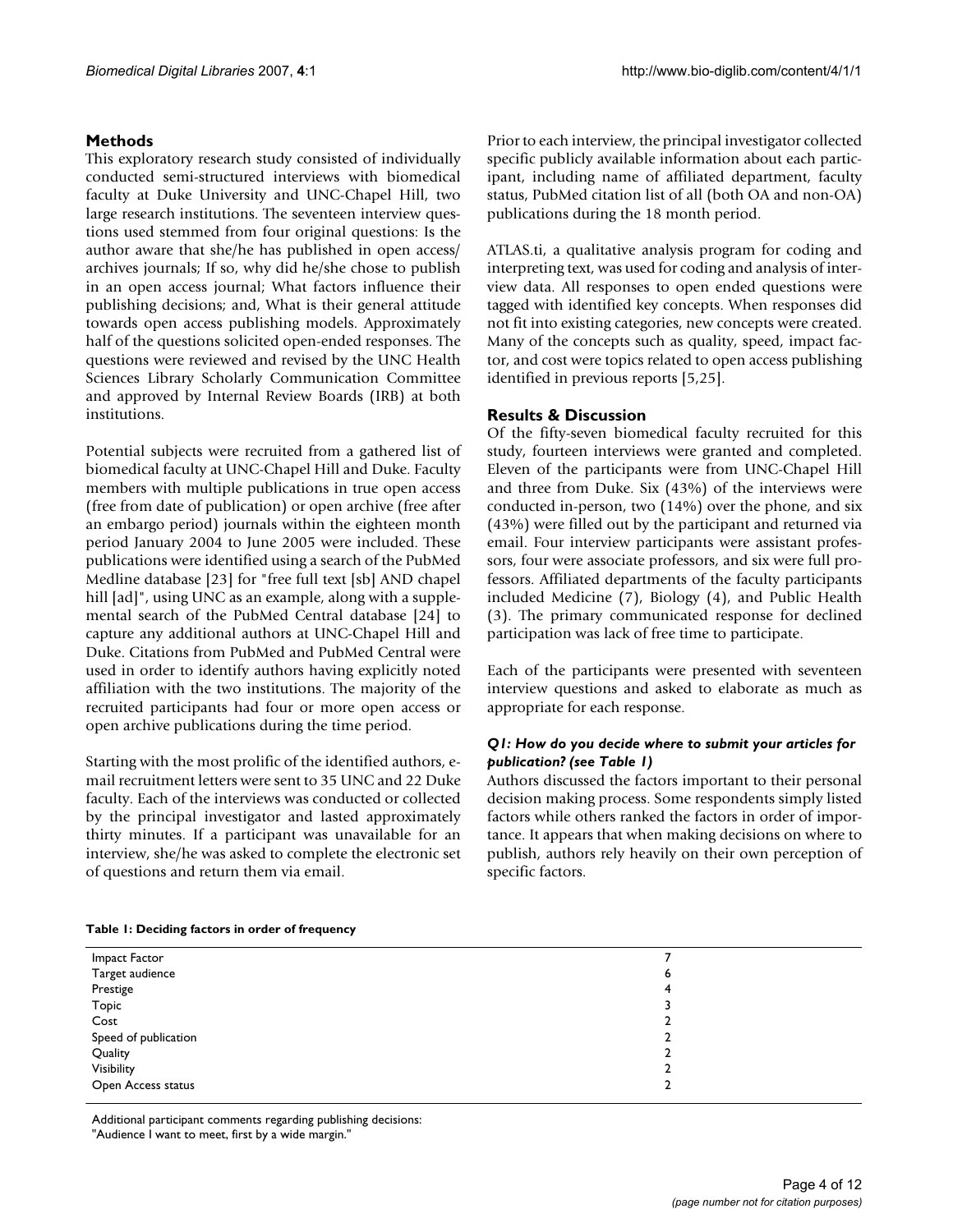#### **Table 2: Speed important?**

| Yes            | $\sim$<br>13 |
|----------------|--------------|
| No<br>$n = 14$ |              |
|                |              |
|                |              |

Additional participant comments regarding speed:

"Now it doesn't feel like there is a huge difference in speed because most have gone to electronic review and submission."

"Everyone tries to avoid the journals known to be slow or disorganized."

"It is more the speed of review and notification that is important to me."

"The advent of electronic reviewing has sped up and homogenized the process in my field."

Impact factor and audience were mentioned most frequently across participants. Many of the factors listed above can be sorted into some common categories. For example, the overall quality of a publication relates to the perceived impact factor as well as level of prestige and general quality. Target audience, topic of the published work, and visibility refer to publication readership. In addition, there are logistical issues such as author fees and the speed of the publication which affect publishing decisions.

#### *Q2: Does speed of publication influence your choice of journal? (see Table 2)*

As mentioned, the speed of a publication appears to be an important factor for active authors, especially those in competitive fields of research. An explanation of "speed" was not provided to participants. Responses indicate that speed is often related to the submission, notification, and peer-review processes.

The majority of authors reported that speed is in fact important when selecting journals for publication submission. From participant responses to this question, it appears that in the past there was significant variation in speed across publications. The online environment, regardless of "openness" of publication, seems to help alleviate some of the problems that occurred in recent years.

#### *Q3: How important is impact factor? (see Table 3)*

When considering the importance of impact factor, one respondent acknowledged that it can be used as a crutch to help weed through the increasing amount of literature that is published. Another argued that the impact factor of a publication correlates with the level of exposure an article will receive.

Reponses to Q1 and Q3 indicate that impact factor is often a point of consideration in publishing decisions for biomedical faculty at both UNC-Chapel Hill and Duke. If impact factor continues to strongly influence author perception of journals, open access publications will have to establish credibility through this measure and remain competitive with the more traditional high impact publications.

#### *Q4: Are you influenced by the number of subscribers/ readers that a journal reports? (see Table 4)*

Many of the respondents acknowledged that they did not know how to go about finding this kind of number or report. Another acknowledged that this may be a more generational factor and that the newer generation of faculty may not be as interested.

Overall, the number of subscribers and readers reported by a journal does not seem to sway decisions on where to publish. The impact factor of a journal appears more influential to these authors.

#### *Q5: What is your general attitude towards open access publishing models?*

For this question, participants were provided with a brief description of how open access has been defined within this study. Those who filled out questions via email were provided with a definition along with the set of questions. Twelve of the fourteen participants specifically noted that they were in favor of the open access approach to scholarly publishing. Respondents cited increased visibility, information dissemination, and free access as positive aspects of open access. While some of the participants revealed that a positive attitude towards open access does not actually influence their publishing decisions, awareness of relevant issues and an articulated favor towards open access models is promising.

| Table 3: Impact factor |  |  |
|------------------------|--|--|
|------------------------|--|--|

| Quite important      | ж |  |
|----------------------|---|--|
| Moderately important |   |  |
| Not a factor         |   |  |
| $n = 14$             |   |  |

<sup>&</sup>quot;Speed used to be more of a factor during my post-doc."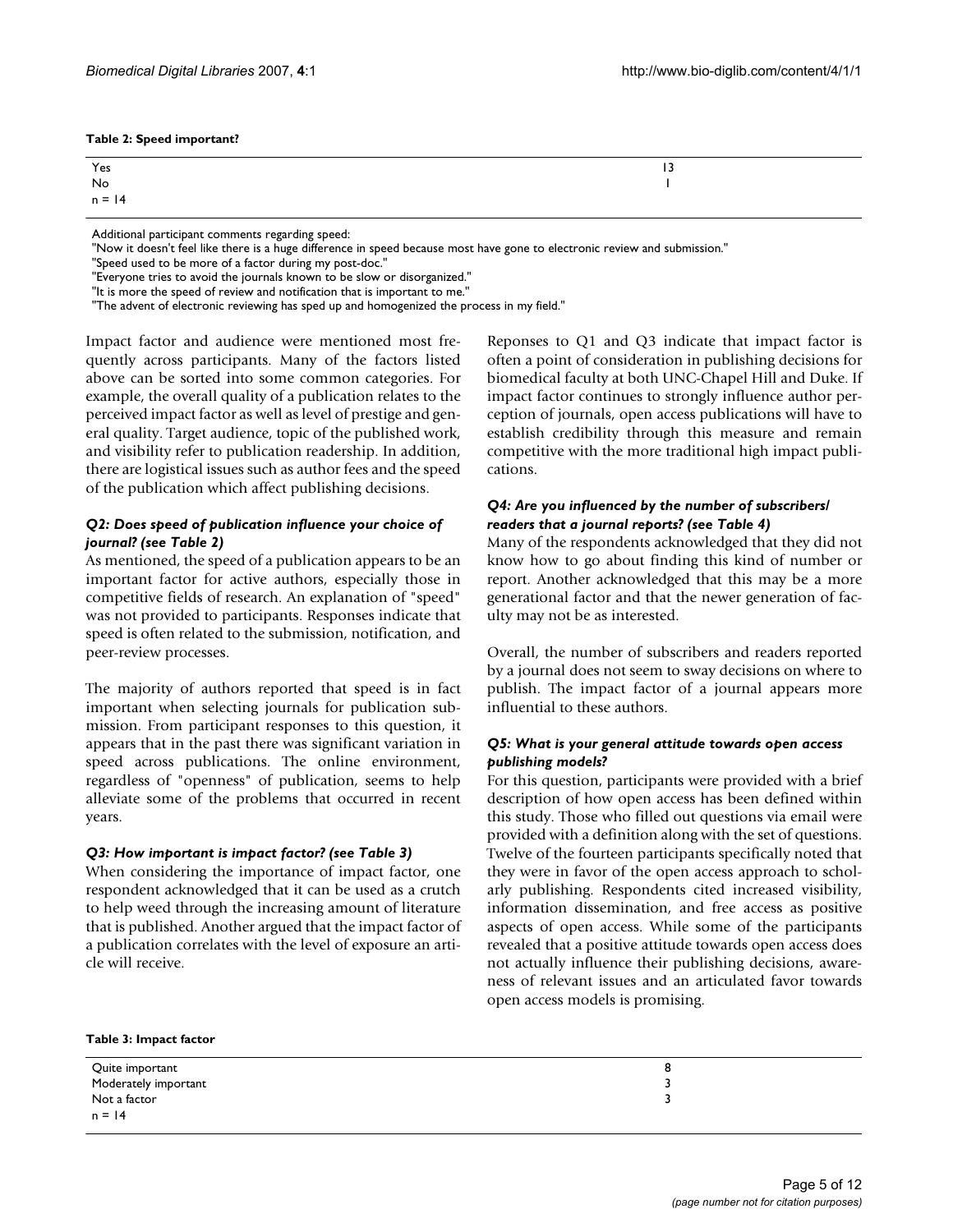| Yes<br>No<br>n = 14 |  |
|---------------------|--|
|                     |  |

Additional participant comments regarding their attitude towards open access:

"It will increase visibility of research findings."

"I think they're good if the journal is good, but it largely doesn't influence me one way or another."

"I think of it as a highly beneficial development with wide-ranging impact on the practice of science."

"It is the best way to disseminate scientific information in an equitable manner. Not everyone can afford site licenses or subscriptions that are required if you don't have open access."

"If I had a choice between publishing in an open access or a non-open access journal that were roughly equivalent, I would choose open access."

"I publish all my articles in open access when I can."

"I think things should be open, but I also understand that journals have to survive. I think the policy of a 6 month embargo is fine, but it is mostly an irrelevant issue at UNC because they virtually have open access to everything through the library."

#### *Q6: Is publishing in an OA journal an important part of the "where to publish" decision? (see Table 5)*

While all participants were previously identified as OA authors, it was unknown whether each had made a conscious decision to publish in an open access journal. A majority of the UNC-Chapel Hill authors and all of the Duke authors reported that at this time the open access status of a journal does influence publishing decisions. Two participants noted that open access had not been much of an influential factor in the past, but has recently become more important to them as authors. Based on comments from these two authors, it seems an increased awareness of open access as a publishing consideration may be a result of the evolving online publishing environment.

#### *Q7: If so, what is your motivation for publishing in an OA venue? (see Table 6)*

Of the participants answering "yes" or "increasingly" to Q6, the five factors were listed as reasons for considering open access when making decisions about where to publish.

Similar to other reports on author attitudes towards OA publishing, a majority of the UNC-Chapel Hill authors (55%) and all of the Duke authors identified free access as a motivation associated with open access. Speed and visibility were mentioned by a minority of participants.

#### *Q8: Are there any incentives for you to publish in an open access venue? (see Table 7)*

In an attempt to identify possible points for open access promotion, participants were asked to list any incentives for OA publishing.

Four UNC-Chapel Hill authors could not come up with any incentives to publish in an open access venue. Some of the four mentioned that instead there are disincentives present (see Q9). Audience accessibility, in terms of free and/or easy online access, and broad exposure were most often noted as OA incentives. Three of the responses to Q8 included copyright retention as an incentive of open access publishing. While copyright retention was not reported as a motivating factor for OA publishing (Q7), it is important to note that it is viewed as an incentive for some.

#### *Q9: What disincentives are there for you to publish in an OA venue? (see Table 8)*

Many of the respondents noted that these factors are known perceived disincentives and are not reflective of their personal feelings towards open access. However,

|  |  |  |  | Table 5: OA part of publishing decision? |
|--|--|--|--|------------------------------------------|
|--|--|--|--|------------------------------------------|

| Yes          |  |
|--------------|--|
| Increasingly |  |
| No           |  |
| $n = 14$     |  |

Additional participant comments regarding open access as a part of publishing decisions:

"Increasingly important because things are moving more quickly now that they are online."

<sup>&</sup>quot;I see it being more of an issue in the future."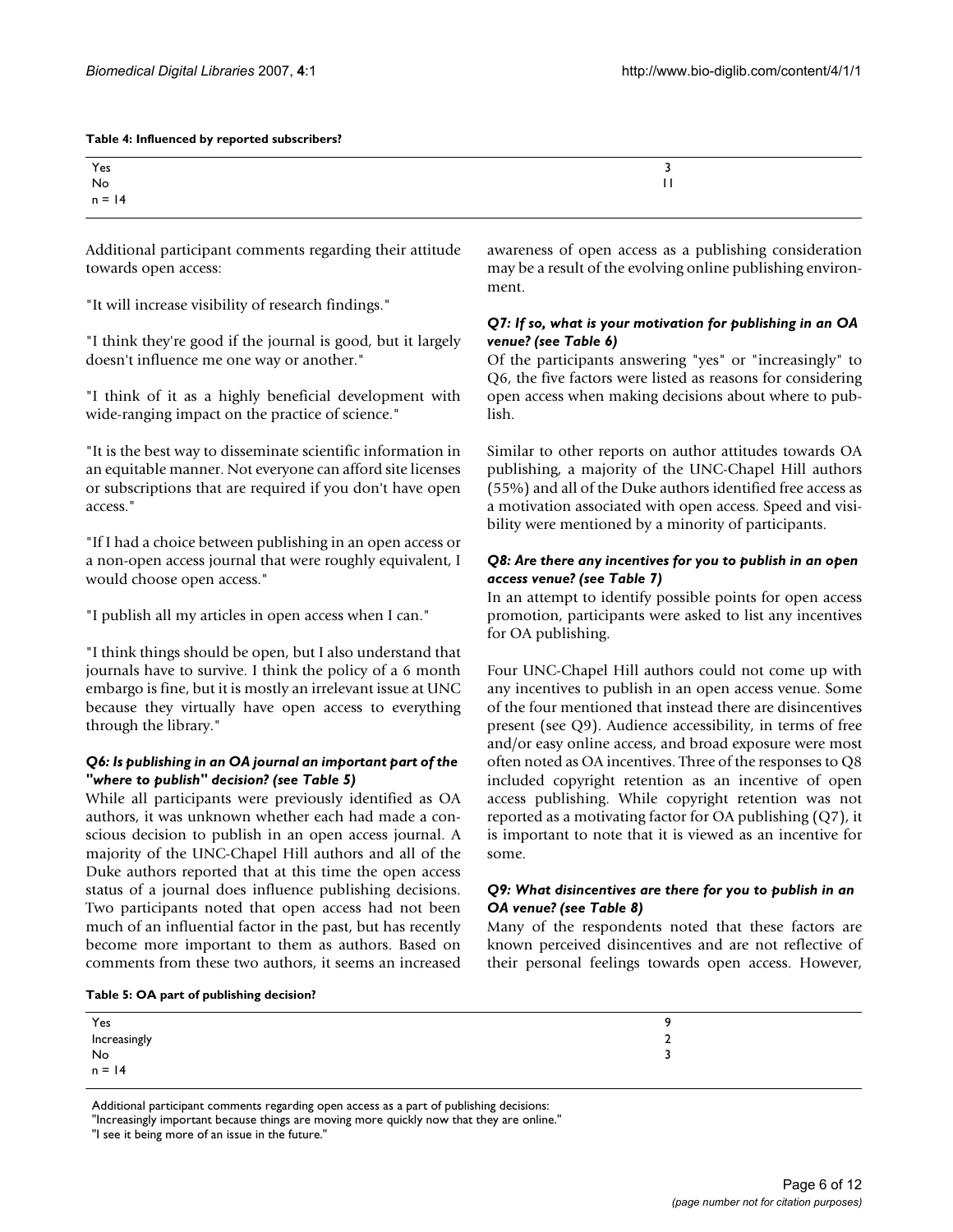| Table 6: Motivating factors of OA in order of frequency |  |  |  |  |
|---------------------------------------------------------|--|--|--|--|
|---------------------------------------------------------|--|--|--|--|

| <b>Free Access</b>                                   |  |
|------------------------------------------------------|--|
| Visibility                                           |  |
| Speed                                                |  |
| Antipathy towards traditional publishers             |  |
| When targeting a general (non-professional) audience |  |

Additional participant comments regarding personal motivation for open access publishing:

"Ensure wider access of results that are worth publishing and to modernize the way information is shared on a global scale."

"In theory, data is disseminated more easily because anyone can get it."

"Once you get past the most elite journals in the field, there is almost no reason not to publish in open access."

some authors reported few venues and lower impact as disincentives directly affecting their own publishing. Four of the five participants who mentioned author fees acknowledged that cost is also an issue in traditional publishing models. While only three of the eleven (28%) UNC-CH participants mentioned author fees in their response to Q9, two of the three (66%) Duke participants noted cost as a disincentive for OA publishing. Two additional participants mentioned that there are no disincentives, specifically since the cost ends up being similar for faculty who use color images or otherwise incur page charges in traditional journals.

#### *Q10: Does your department make a statement for or against open access publishing? (see Table 9)*

Only one respondent reported that his department has made a statement regarding open access publishing. In this case, the noted departmental statement was pro-open access. Three respondents from the same academic department at UNC-Chapel Hill mentioned that while there is no formal departmental statement, specific individuals within the department are vocal and encourage open access publishing amongst their colleagues.

#### *Q11: Are you aware that there was an open access convocation on the UNC-Chapel Hill campus? (see Table 10)*

In January of 2005 UNC-Chapel Hill hosted a one and a half day long campus-wide Scholarly Communication Convocation. Issues addressed at the convocation

**Table 7: Open access incentives in order of frequency**

included copyright, institutional repositories, and open access publishing. This question attempted to identify whether the faculty participants were aware of and/or participated in the Convocation.

Only one out of the eleven respondents was aware of the 2005 Convocation. The one author who answered "yes" to this question attended the conference and noted that he did not believe that there were many actively publishing authors in attendance. This question was specifically targeted at the UNC-CH participants, but was also presented to Duke participants. All of the Duke participants responded No.

#### *Q12: Have you published in any open access journals? (see Table 11)*

Q12 and Q13 were asked in order to determine if the authors made conscious decisions to publish in an open access venue.

The large majority of UNC-Chapel Hill authors and all of the Duke participants were aware of their OA publications. In some responses, authors indicated that they chose a publication specifically based on the OA status. Open archive publications with policies to release items as freely available after a specified amount of time were also included in the recruitment. It is likely that some of the authors were unaware that they had published in an open access or open archive venue because the articles were not freely available at the time of publication.

| Audience accessibility    |  |
|---------------------------|--|
| Broad exposure            |  |
| Not that I know of        |  |
| Retain copyright          |  |
| Rapid dissemination       |  |
| UNC covers author fees    |  |
| Reviewer comments posted  |  |
| High quality publications |  |

Additional participant comments regarding open access incentives:

"Open access is practical in terms of audience and accessibility and philosophical in terms of ownership."

"Retaining copyright makes life easier."

"Anyone can read it from anywhere, including me!"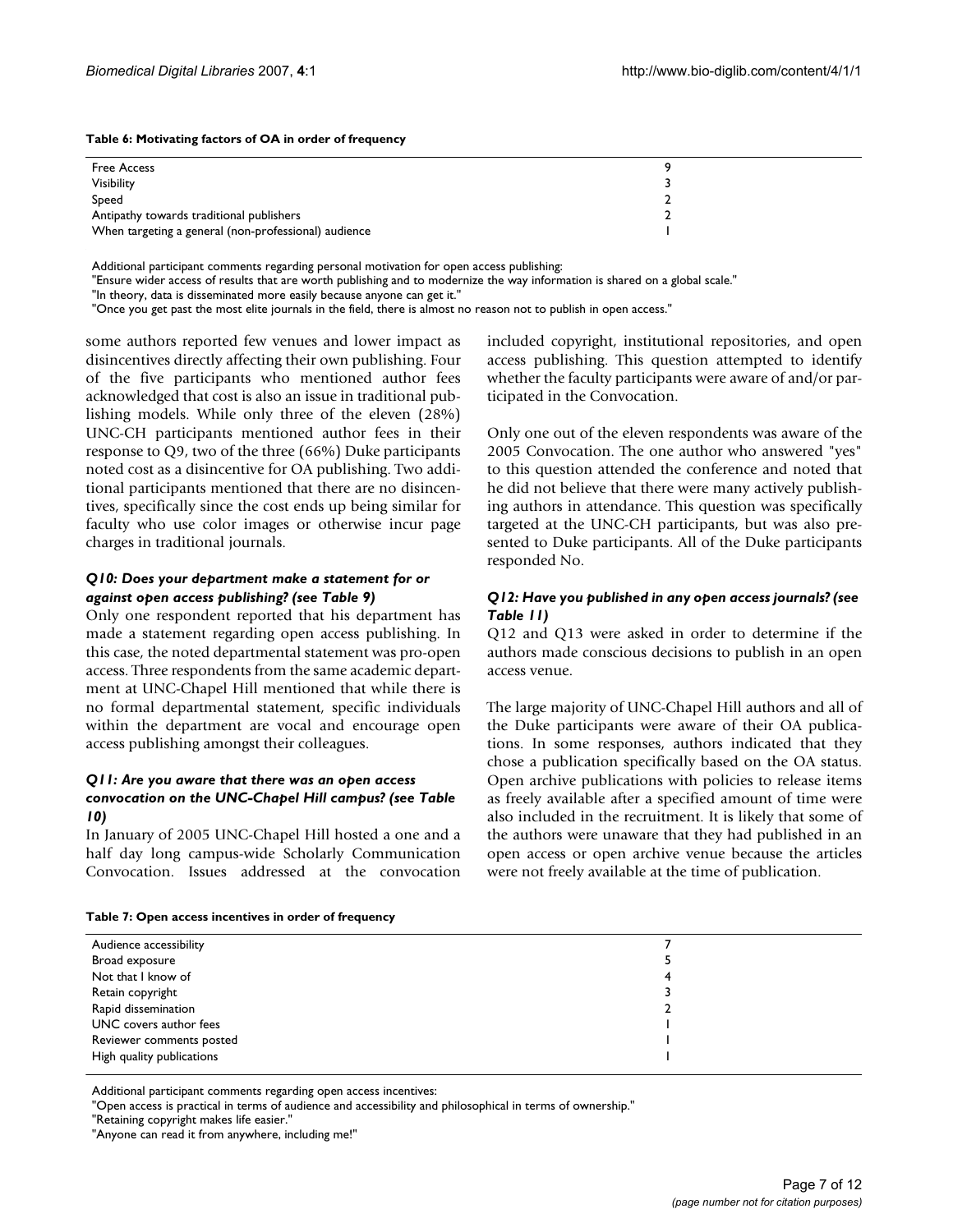#### **Table 8: Open access disincentives in order of frequency**

| Cost                                  |   |
|---------------------------------------|---|
| Publications not highly respected     | 4 |
| Few venues                            |   |
| Not that I know of                    |   |
| Lower impact factor                   |   |
| Concerns for own career               |   |
| Concerns for career of their students |   |
| Lack of OA support from institution   |   |
|                                       |   |

Additional participant comments regarding disincentives for open access publishing:

"Page costs may be a factor, but UNC is a member [of the open access publisher] so it doesn't matter. I have to deal with high page costs anyway because I have to pay for color images."

"In some cases, journals increased page charges to offset the costs of open access. This can be a factor as the amount of money we have for page charges is small and comes from grants, not our department or UNC funds."

"Cost. For example PLoS is very expensive, but the University has an agreement so I pay less."

"None, except some open access venues are not highly respected."

#### *Q13: If so, were you responsible for selecting the publication? (see Table 12)*

All but one author indicated responsibility for selecting the open access journals where their work had been published. Two of the "not that I know of" respondents from Q12 answered "yes" to this question, indicating that they were responsible for choosing the publication but were unaware of the OA status of the journal.

#### *Q14: If not, do you know why the decision was made to publish in an OA journal?*

There were no responses to this question. All but one participant responded "yes" to Q13, making Q14 irrelevant. The one of the participants who submitted the interview electronically via email, did not respond to this question.

#### *Q15: Were you or any of the other authors responsible for paying author fees? (see Table 13)*

As discussed earlier, some open access journals require authors to pay fees for each publication. In addition to finding out whether or not participants were required to cover author fees when publishing in OA journals, Q15 and Q16 attempted to identify whether or not the author fees associated with open access publishing are a concern for UNC-Chapel Hill and Duke University authors.

The majority of UNC-Chapel Hill participants and all of the Duke participants were responsible for paying author fees. Two of the authors acknowledged that for some of their open access publications, author fees were fully or partially alleviated because of UNC-Chapel Hill institutional memberships with BioMed Central and PLoS. Two of the three authors who answered "no" to the question "have you published in any open access journals?" (Q12), answered "yes" to this question (Q15). These responses indicate that author fees are not limited to open access publishing venues.

## *Q16: If so, where did the funding come from? (see Table 14)*

All respondents answering "yes" to Q15 reported that author fees were covered by grant funding. It appears that when author charges are required for either open access or more traditional publications, biomedical faculty at UNC-Chapel Hill and Duke University have no trouble covering the costs with grant funding.

#### *Q17: What else do you have to share about open access and publishing?*

This question was an opportunity for participants to provide additional commentary on open access issues. They were not asked to provide solutions or possible next steps for the open access movement, but rather to identify areas of the open access conversation that were not covered by previous interview questions. A few of the most interesting comments are listed below.

Some commentary was consistent across multiple participants. For example, three individuals mentioned that they hope open access will become the "norm" within publishing. While some respondents stated that they think this will happen regardless, others believed OA should be encouraged and championed by progressive faculty. Two suggested the maintenance of a rigorous peer-review proc-

#### **Table 9: Departmental Statement**

| Yes                |  |
|--------------------|--|
| Not that I know of |  |
| No                 |  |
| $n = 14$           |  |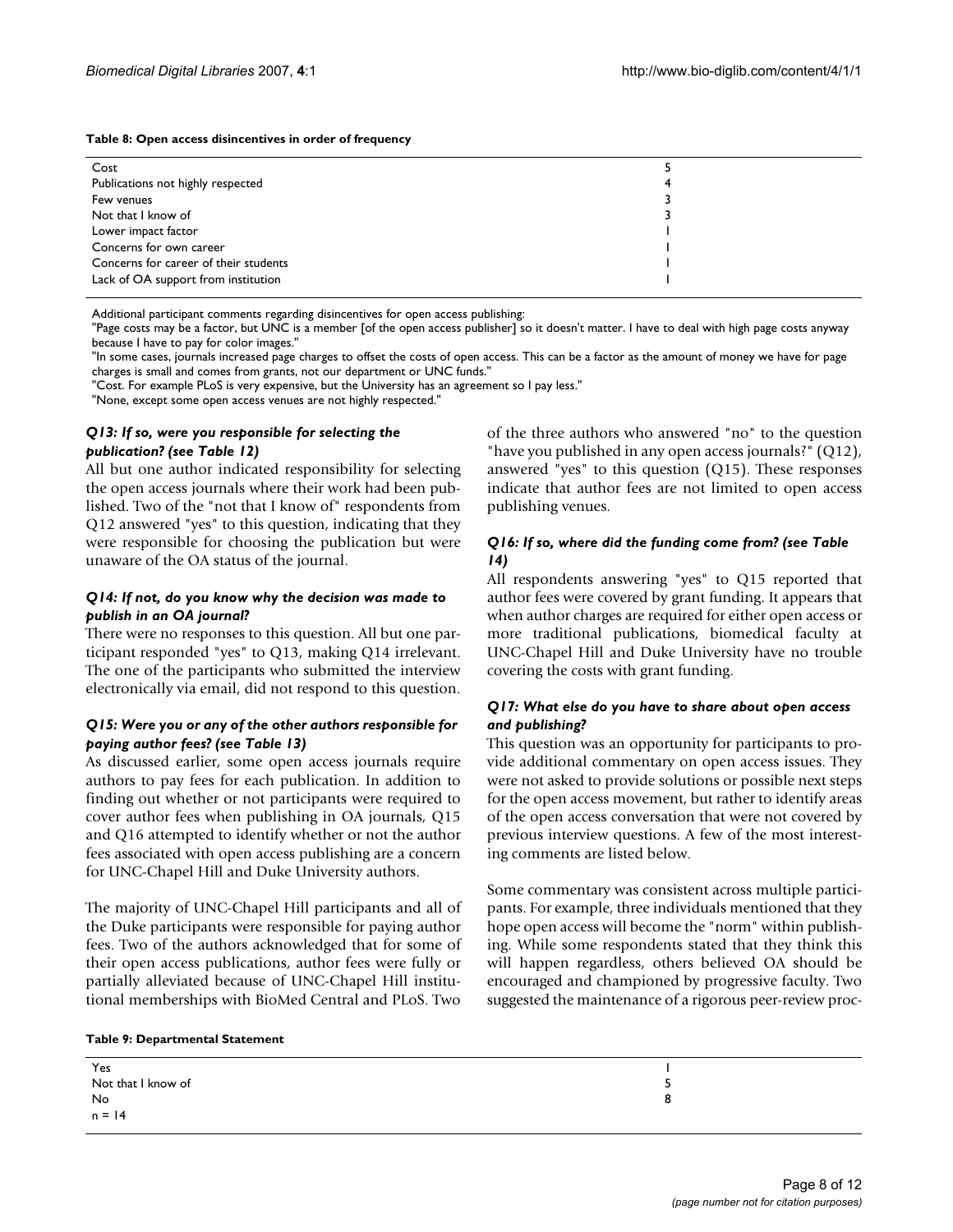|  |  |  | Table 10: Aware of the UNC-Chapel Hill Convocation? |
|--|--|--|-----------------------------------------------------|
|--|--|--|-----------------------------------------------------|

| Yes            |   |
|----------------|---|
| No<br>$n = 14$ | 3 |
|                |   |
|                |   |

ess as the key to the success and progression of the open access publishing movement. Along the same lines, open peer review and the inclusion of reviewer comments with article publications was noted as a helpful feature found within some open access publications.

Two participants mentioned that while they encourage and promote open access, they also understand the business side of publishing and the coinciding factors requiring consideration. The open access business model of the Proceedings of the National Academy of Sciences (PNAS), requiring authors to pay \$1,000 to make an article freely available from the date of publication, was criticized by one author who believed the six month embargo period was sufficient to satisfy the desire for free access to the public.

A number of participants brought up issues concerning copyright and copyright retention during the interviews. For example, copyright retention does not appear to be a high priority for publishing authors. Instead, author participants openly discussed sharing copyright protected material when they have received requests for copies of their own publications from interested individuals. Such comments match with those from other studies.

An additional point of view presented within Q17 was concern regarding possible consequences for junior faculty publishing in open access venues. As tenure and promotion is a serious subject within academic institutions and open access publishing is not yet a widely accepted activity, it is reasonable to question the effect it will have on new faculty. While this is a legitimate consideration, when asked about open access publishing disincentives (Q9), only one participant mentioned concern for career.

Additional participant comments regarding open access and publishing:

"If it were up to me, I would only publish in open access journals."

"I understand that we have to preserve peer-review and that the key to the success of open access is to keep it paired with peer-review."

"Although this may not be a feature shared by all open access journal, I am appreciative of the identifiable peer reviews. In my experience these have been considerably more thorough and thoughtful than the de-identified reviewer critiques we typically get from "conventional" journals."

"Journals like PNAS confuse me when they try to charge authors \$1000 to have it immediately open."

"Embargo does not mean much to me because most of the people that will be reading my work are at institutions that have access to the material. Sometimes people will contact me for copies of the articles, so I end up breaking copyright a lot."

"I send pdfs to those who need access...I receive a reasonable amount of these request, mostly from foreign countries."

"I initially got interested in open access because of requests for pdfs from researchers and students in Eastern Europe and Russia who could not afford subscriptions to journals."

"I have never paid to have my research published, but I also have signed over all copyright to the professional journals...which seems to be the tradition for medical journals."

"Another issue that has been brought up is with junior faculty. Is it a good idea for them to publish in open access journals? It could be dangerous."

#### **Conclusion**

Data analysis of participant responses to interview questions attempted to gain qualitative insight into personal

**Table 11: Published in an open access journal?**

| Yes                |  |
|--------------------|--|
| Not that I know of |  |
| $n = 14$           |  |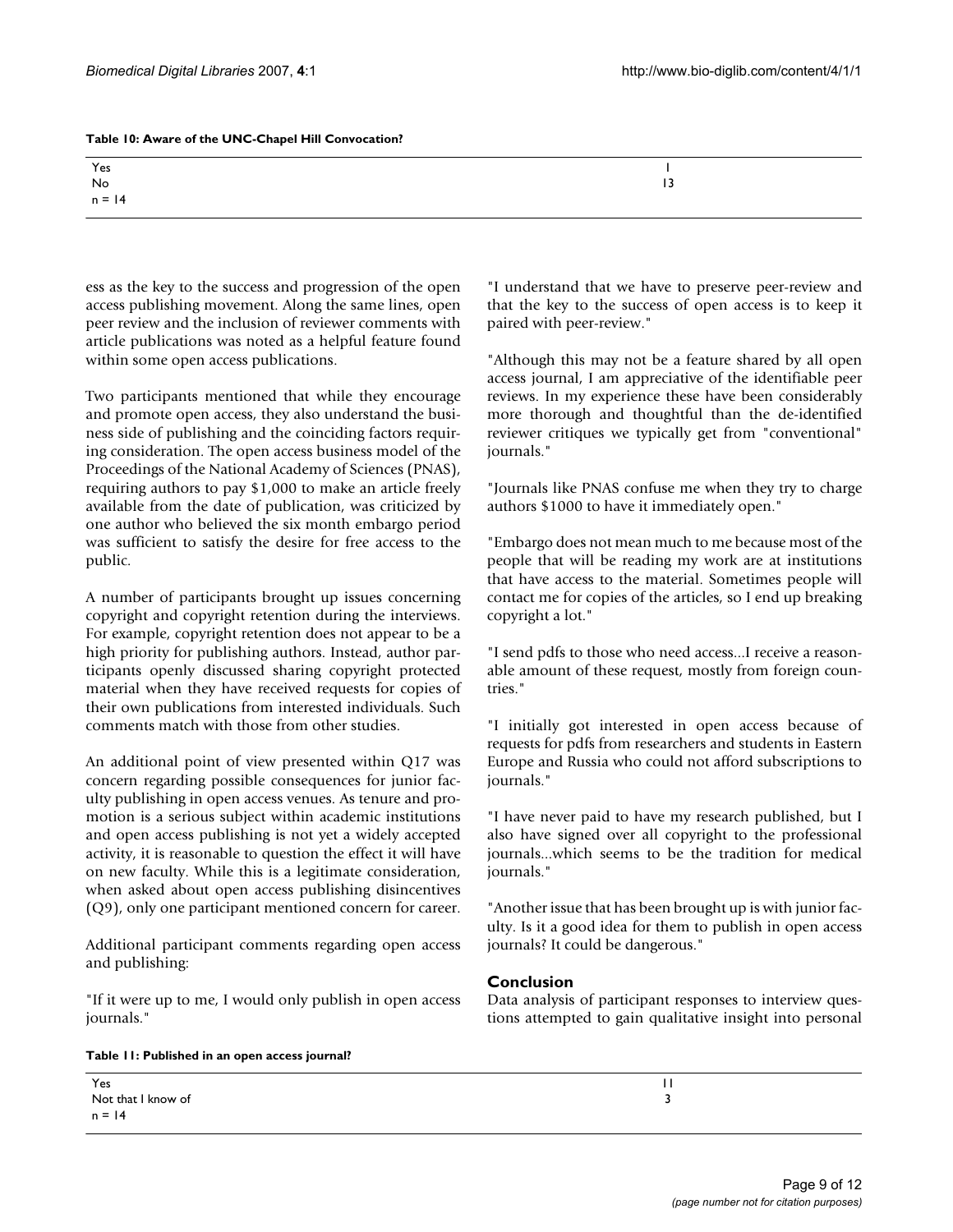#### **Table 12: Selected OA publication?**

| Yes                     | . . |  |
|-------------------------|-----|--|
| No response<br>$n = 14$ |     |  |
|                         |     |  |

accounts and perceptions of publishing decisions and trends. Knowledge of author attitudes towards open access publishing models will help OA proponents focus on factors that are meaningful to a specific population of authors and avoid futile efforts.

Similar to previous findings, the idea of free access for all appears to be an important motivational factor and incentive for open access publishing. Many of the authors who did not acknowledge open access as a part of the "where to publish decision" noted accessibility as an incentive to publish in OA journals. As reported by some of the participants, requests for electronic copies of their publications by individual researchers, often in foreign countries, remains quite frequent and in some cases has prompted an interest in the open access movement. Affiliates of UNC-Chapel Hill and Duke University benefit from access to an extensive amount of expensive information resources, raising awareness of the information barriers faced by researchers and authors at less fortunate national and international institutions.

In regard to the general quality of publications, multiple authors stressed that open access publications are often considered to be less respected than established journals in their own fields of research. Maintenance of rigorous peer review was suggested as one way to ensure and promote the quality of OA publications. In addition, open peer review and the posting of editorial comments were cited as valuable features available within some open access journals. The impact of open access promotion through individual author advocacy amongst departmental colleagues was also apparent within participant commentary. Encouraging vocal advocates and early adopters to share positive open access publishing experiences, and highlighting OA journals which have successfully maintained stringent peer review may dissolve some of the criticism towards the quality of OA venues.

It is clear that many of the authors place value on either the reported impact factor or the perceived impact (based on either peer or personal opinion) of publications. Also, it appears that, at least among authors at UNC-Chapel Hill, there is a continued belief that open access publications have a lower impact factor than traditional journals. As OA publications are increasingly included in the annual ISI Journal Citation Report, it will be interesting to determine if these presumptions are accurate. A recent report from the Public Library of Science (PLoS) revealed that one of their high profile open access publications, *PLoS Biology*, was found to have a much higher impact factor than many of its peer journals in general biology [26]. As impact is an important publishing factor for many biomedical authors at both UNC-Chapel Hill and Duke University, it will be essential to monitor future reports on the impact factors of OA publications compared to traditional journals, as well as the citation level impact of individual articles appearing in open access publications.

The majority of respondents acknowledged the importance of speed in the publication process. However, in contrast to reports from earlier research, there was no clear indication that speed was specifically correlated with publishing in open access venues [13]. While participants were not asked whether they attribute speed of publication to open access venues, responses indicate that the speed of submission, notification, and review processes have become less of an issue for all publications as the online publishing environment evolves. Therefore, the speed of OA journals as compared to more traditional journals may not be an appropriate point of promotion as an open access publishing incentive. The *PLoS One* [27] model of open peer review, in which an essentially unedited version of a paper is "published" very rapidly, then discussed in an open forum, may further push the idea of speed to publication. In the traditional peer review model, however, it is difficult to imagine how OA publishing may improve on other electronic models.

| Yes                |  |
|--------------------|--|
|                    |  |
| No<br>Can't recall |  |
| $n = 14$           |  |

Additional participant comments regarding author fees:

"Yes initially, until UNC assumed that role."

"We have to pay for page charges in most journals anyway...NIH and most other grant sources just get a bulk budget. It is assumed that you will be paying those charges."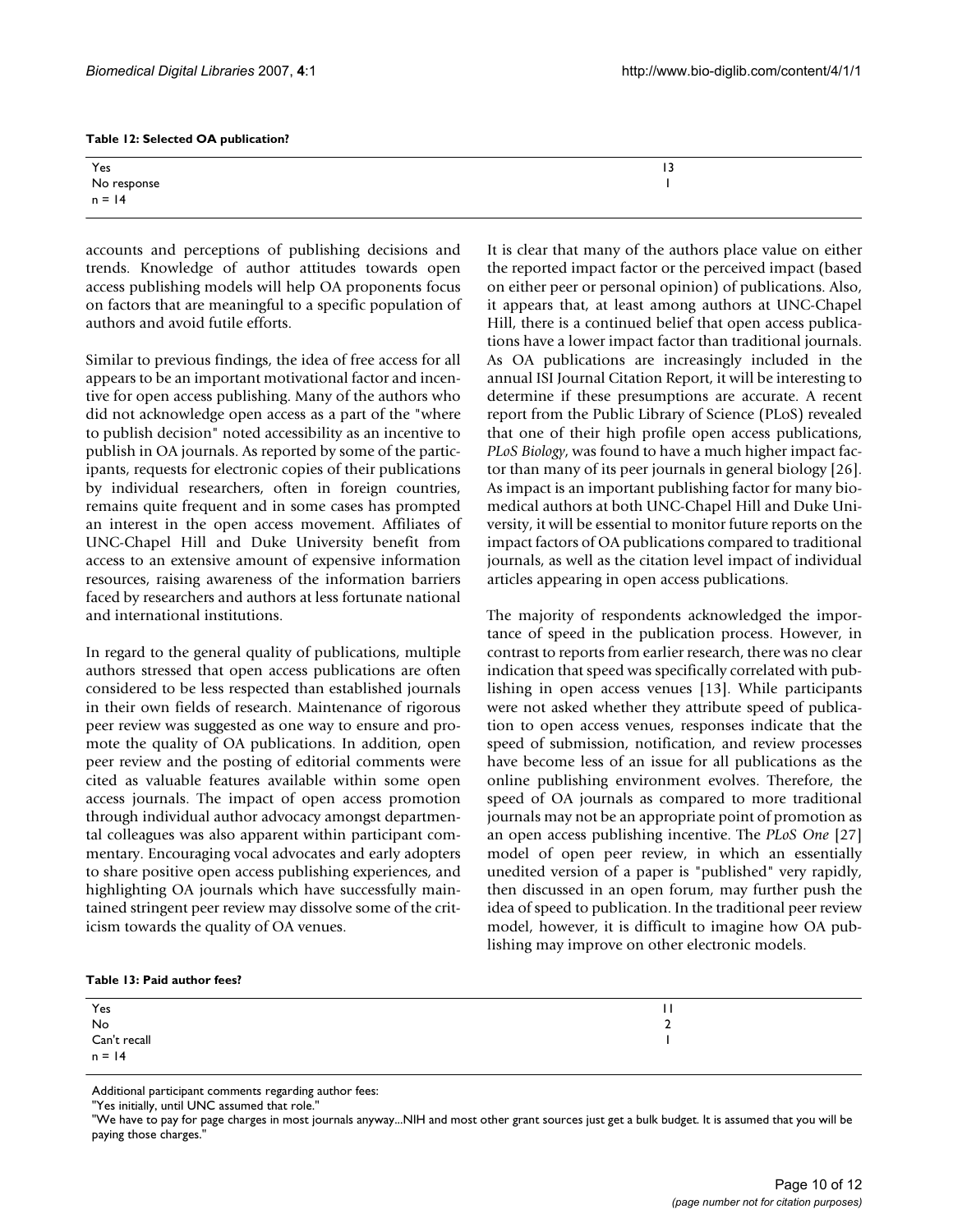

Although previous findings have indicated an unwillingness to accept author pays models, it appears that for the most part UNC-Chapel Hill biomedical faculty are unconcerned with publication charges associated with either traditional or open access publications. Instead, there seems to be an expectation that some charge will be required for each accepted publication. This finding may not ring true for faculty at Duke, as two out of the three participants noted cost as a disincentive. Both institutions are strongly funded by federal and corporate grants, particularly in biomedical research areas. According to the UNC-Chapel Hill Office of Sponsored Research Annual Report [28], sponsored funding reached nearly \$580 million in FY2005, while the Duke University Financial Services reported a total of approximately \$697 million in grants, contracts and similar agreements [29].

One difference between the two institutions is that UNC-Chapel Hill covers the cost of publishing in BioMed Central journals whereas Duke does not. It may be that Duke authors are prompted to pay for publishing more often than authors at UNC-Chapel Hill because of this difference in institutional funding support. While cost concerns for open access publishing models should not be discounted for all authors, it may not be an issue for biomedical faculty at major research institutions such as UNC-Chapel Hill and Duke due to the level of funding granted on a yearly basis. In addition, direct and indirect funding support on the part of universities may further allay authors' concerns about page charges. One can imagine a situation where it could be more expensive for an author to publish in a non-OA journal, because of lack of institutional support, than to publish in a page charging OA journal.

Copyright retention is apparently a known but unimpressive incentive for open access within this specific population of authors. UNC-Chapel Hill study participants brought up the issue of copyright on several occasions. Four authors specifically mentioned that they have broken copyright and two more implied that they have done so in the past. Neither copyright retention nor infringement were mentioned by the Duke participants. While it is interesting that some of the authors were conscious of alternative intellectual property models, copyright restrictions seem to have little impact on selection of publishing venues.

When targeting biomedical faculty at UNC-Chapel Hill and Duke, speed of publication and copyright retention are unlikely motivating factors or incentives for the promotion of OA publishing. In addition, author fees required by some open access journals are unlikely barriers or disincentives. It appears that publication quality is of utmost importance when choosing publication venues in general, while free access and visibility are specifically noted incentives for selection of OA journals. Free public availability and increased exposure may not be strong enough incentives for authors to choose open access over more traditional and respected subscription based publications, unless the quality issue is also addressed.

This exploratory research study was limited to a small population of biomedical faculty at two large research institutions. Findings within this report may not be applicable within other populations. The authors would be interested in consulting with researchers at other types of institutions to extend this research beyond these two large research universities. While the majority of participants identified themselves as open access proponents, the inclusion of open archives authors provided some insightful variation in author responses to interview questions. As more citations within true open access publications become available, it will be interesting to limit interview participants to OA authors who have published in journals freely available to anyone from date of publication. Future research focused on non-OA authors may also provide greater understanding of personal open access disincentives such as consequences related to the promotion of junior biomedical faculty.

#### **Competing interests**

The author(s) declare that they have no competing interests.

#### **Authors' contributions**

SEW carried out the individual interviews, performed the analysis and drafted the manuscript. KTLV participated in the design and coordination of the study, served as a consultant during the data analysis and helped to draft the